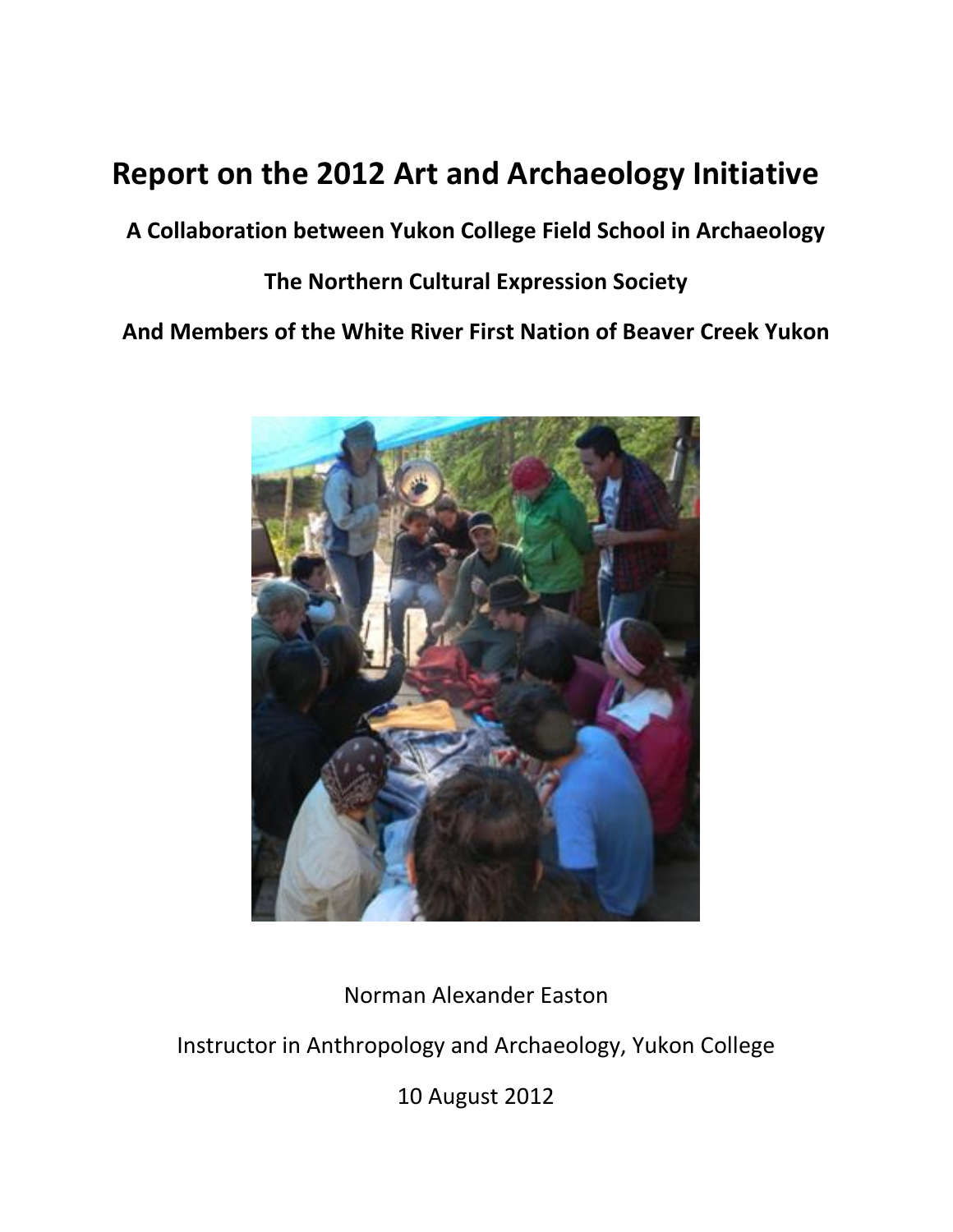## Report on the 2012 Art and Archaeology Initiative

In February of this year I met with Naomi Crey and discussed my vision of integrating an art component to my longstanding Cultural History project on the Yukon – Alaska borderlands which is currently focussed on the archaeological excavation of the Little John site (see attached article for more details). She was receptive to the idea and we subsequently made plans for her to join us in the field in July, accompanied by participants in the Northern Cultural Expressions Society.



**Yukon College Archaeology Crew at the Little John Camp**

Ms. Crey arrived at the Little John field camp Monday afternoon on the  $2^{nd}$  of July accompanied by seven other participants, along with Laurianne Bourgeon, a graduate student from the University of Montreal they had agreed to transport to the site for a two week stint working with us. The weekend's weather had been lousy with rain and the forecast was for more through the coming week, so apparently six other participants, not liking the weather, cancelled their participation. We gave the new arrivals, along with three other tourist visitors, a tour of the site and showed them a variety of artifacts we had recovered over the years. David and Ruth Johnny, former Chief of the White River First Nation and his wife who is a Native language instructor, arrived with their two grandchildren and visited with the camp until about 11 pm, during which they discussed various aspects of local native history, culture, and language.



**Extensive Rainfall through the Week Hampered Program Efforts**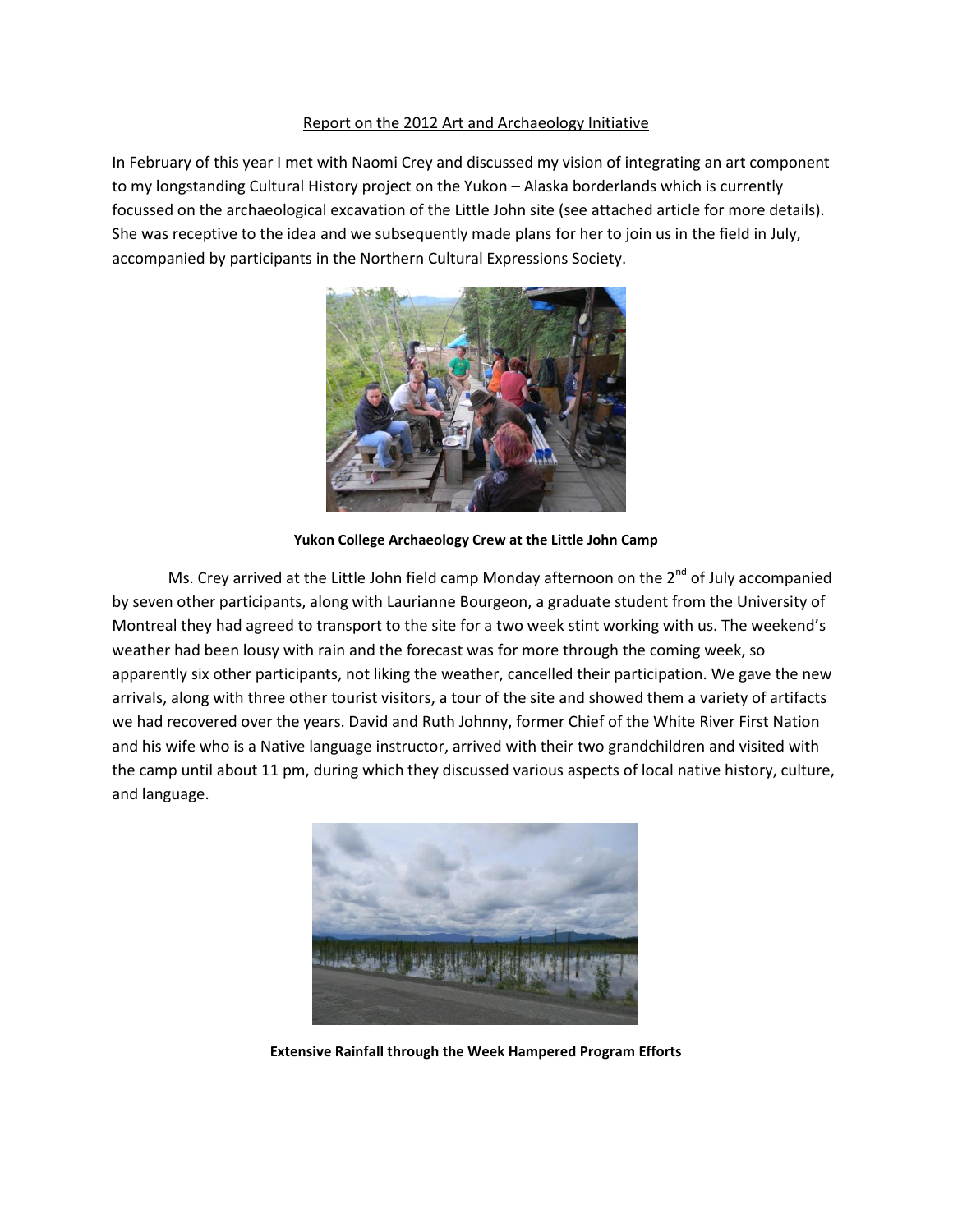On Tuesday the  $3^{rd}$  of July we shared breakfast and then we collected spruce boughs for the floor under the large tarp we had set up for general activities. After this we assigned the NCES people to assist with the established excavation crews. They worked at this through the day. After dinner that evening Ms. Crey provided canvasses and paint to the archaeology crew and NCES participants and gave advice on mixing of paints, perspective, and tone while each student produced a small painting. . Landscapes of Mirror Creek were most popular, with a moose and some artifacts rounding out the efforts. Mrs. Johnny visited the camp again that evening and provided further instruction in the Upper Tanana language to the participants and discussed various aspects of Upper Tanana culture and history.





## **Two Examples of Excavation Units Worked on By NCES Participants**

On Wednesday the  $4<sup>th</sup>$  of July participants again undertook excavation and related archaeological duties through the morning. At noon the entire camp went into Beaver Creek to the 4<sup>th</sup> of July BBQ hosted by the Visitor Reception Center, where we socialized with the villagers and American tourists passing through. We returned to camp about 2:00 pm. The archaeology crew continued excavations until dinner, while the NCES and village youth participants were taught the Hand Game / Stick Gambling by Ms. Crey in late afternoon, who also provided the drum accompaniment. David and Ruth Johnny, Patrick and Jackie Johnny, and a slew of kids and grandkids arrived to share dinner and company – at this point there were 32 people in the camp. After dinner the archaeology crew were taught the hand game by the NCES participants under Ms. Crey's guidance, with the youth displaying considerable skill at both the game and sharing rules and techniques with the archaeology crew. This was followed by David Johnny showing and speaking about his carving tools, process, raw material selection (with an emphasis on selecting quality pieces that meet your need and avoiding waste, and the importance and means of how to respect the wood you are cutting), appropriate treatment and storage of the material, and finally Upper Tanana design elements. Additional conversations, one-on-one instruction, and sharing of knowledge continued through the evening around the central campfire until 12:30 am. That evening we were also informed of the death of Elder Ida Wilson in Northway Alaska that required me to attend the funeral on the following day.